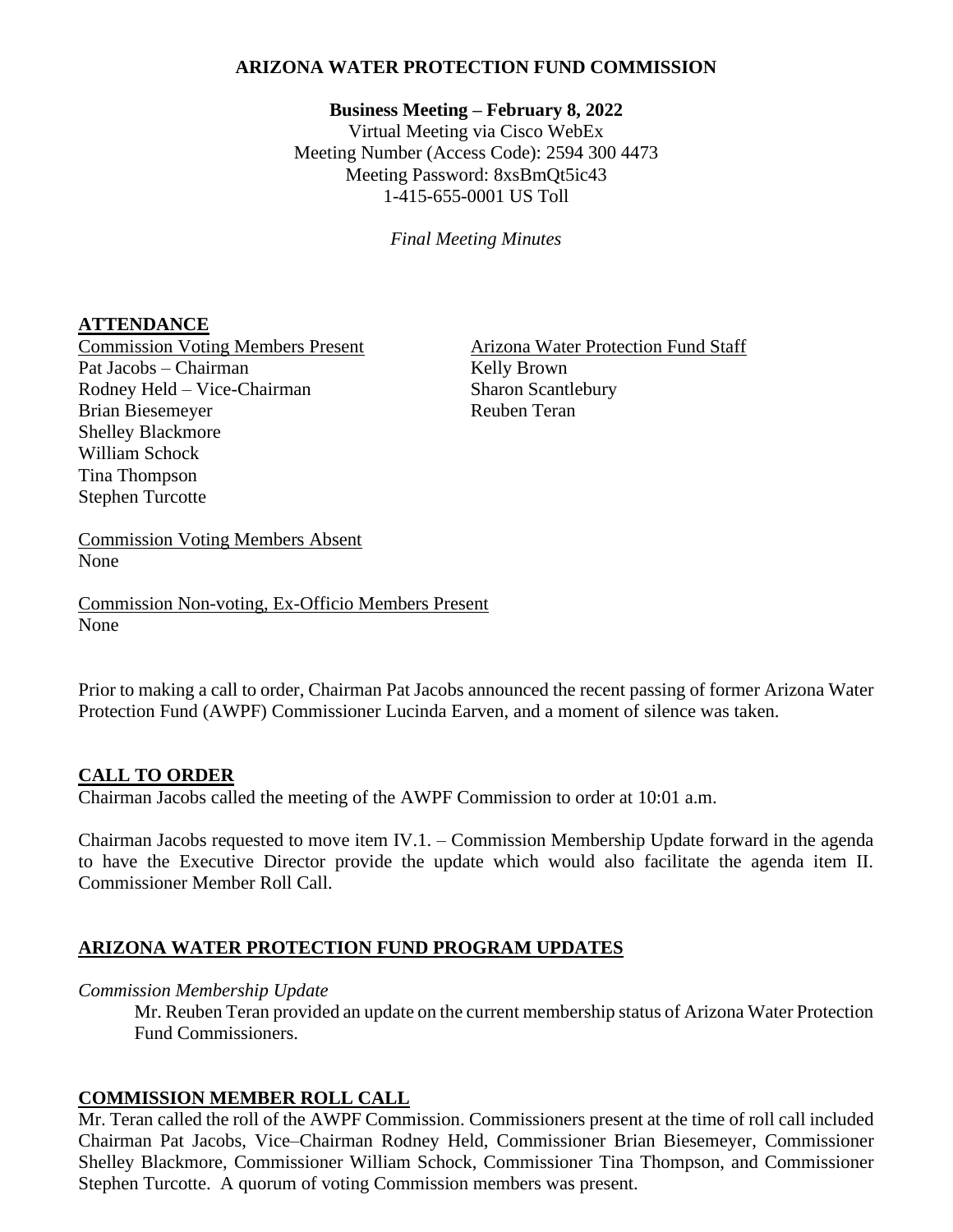Arizona Water Protection Fund Commission – February 8, 2022 Business Meeting Minutes Page 2 of 5

Mr. Teran also called the role for non-voting, ex-officio members of the Commission. None were present, but Ms. Liza Logan stated she was in attendance on behalf of the State Land Department.

## **AWPF COMMISSION FINAL MEETING MINUTES FORMAT**

No formal action taken. Chairman Pat Jacobs directed staff to work with legal council to clarify if the meeting recording could still be maintained for future reference if summarized meeting minutes were adopted by the Commission. He also requested that an example of abbreviated meeting minutes be prepared for the Commission's review for the next meeting, along with the legal determination on the video and/or audio recording storage timeframe.

# **REVIEW AND APPROVAL OF THE NOVEMBER 16, 2021 MEETING MINUTES**

Vice-Chairman made a motion to approve the minutes, with a second from Commissioner Biesemeyer. Chairman Jacobs asked for any discussion on the motion. Vice-Chairman Held stated he had minor edits for consideration. Chairman Jacobs stated that there is a motion before the Commission with the understanding that suggested typographical and grammatical corrections will be administratively accepted as part of the approved meeting minutes. Chairman Jacobs the requested for a roll call vote on the motion:

| Rodney Held - Vice-Chairman<br><b>Brian Biesemeyer</b><br><b>Shelley Blackmore</b><br>William Schock | Pat Jacobs – Chairman<br>Aye |
|------------------------------------------------------------------------------------------------------|------------------------------|
|                                                                                                      | Aye                          |
|                                                                                                      | Aye                          |
|                                                                                                      | Aye                          |
|                                                                                                      | Aye                          |
| Tina Thompson                                                                                        | Aye                          |
| <b>Stephen Turcotte</b>                                                                              | Aye                          |

The motion passed unanimously.

## **PROJECT CLOSEOUT PRESENTATION. AWPF GRANT 19-194WPF: DAVIS CATTLE CO. GRASSLAND RESTORATION**

Mr. Teran introduced Deborrah Smith, Arizona Association of Conservation Districts, who provided the Commission a project closeout presentation.

## **AWPF GRANT 20-202WPF: GILA VALLEY IRRIGATION DISTRICT SYSTEM OPTIMIZATION PHASE I**

Mr. Teran introduced Mr. Justin Layton, representing the Gila Valley Irrigation District, who provided a background on the project and circumstances related to the request for changes to the grant award contract.

Vice-Chairman Held made a motion that the Commission approve the request to modify the project scope of work, add additional funding to the grant award contract, and extend the grant award contract expiration date, with a second from Commissioner Stephen Turcotte.

For clarification, Mr. Teran stated the motion includes the following: approving a 1-year contract extension; modifying the project scope of work from 156 gates on 3 canals to 58 gates on 2 canals, and additional funding of \$365,927 to the grant award contract. Vice-Chairman Held concurred with the clarification provided.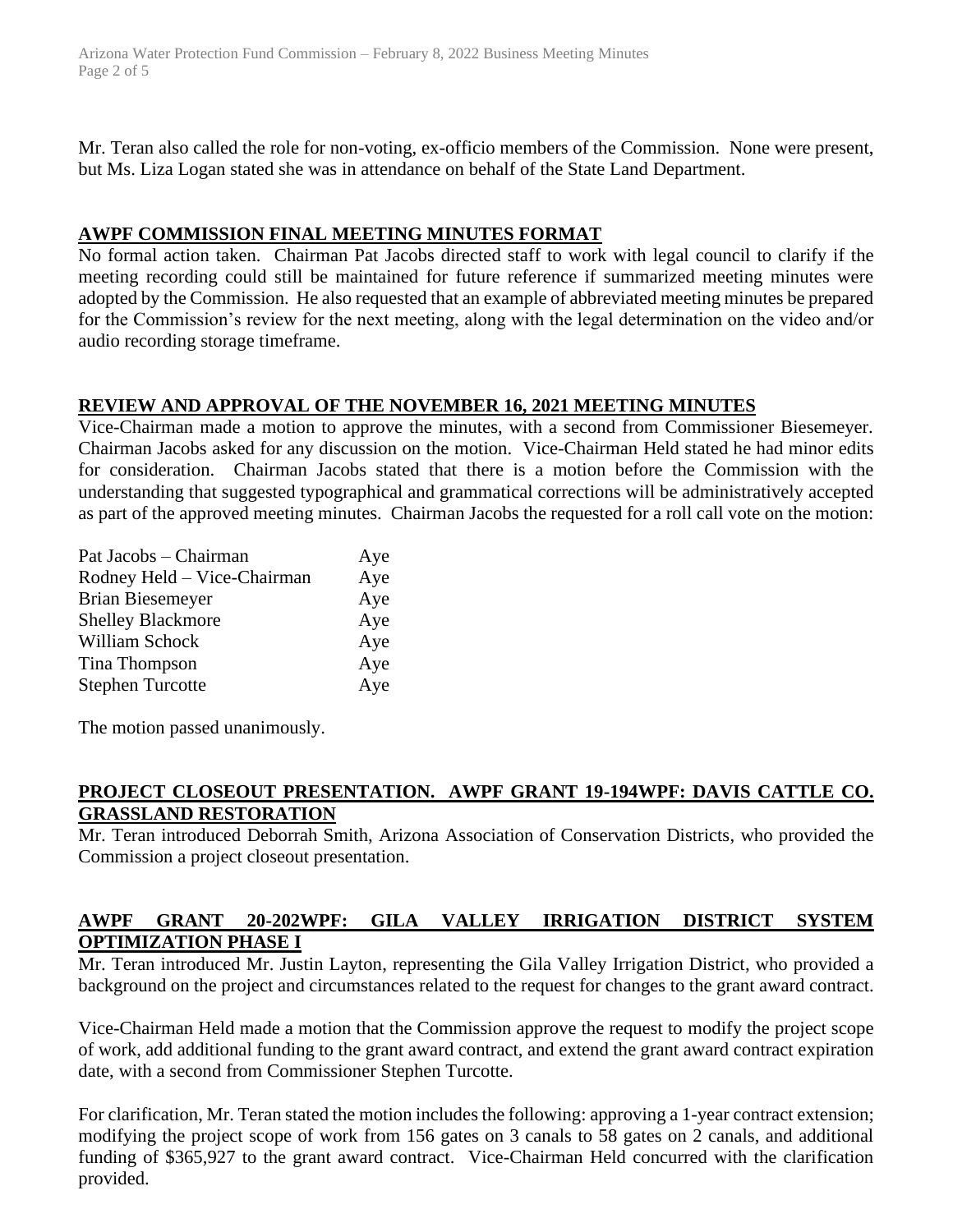Chairman Jacobs called for a roll call vote on the motion:

| Pat Jacobs – Chairman       | Aye |
|-----------------------------|-----|
| Rodney Held - Vice-Chairman | Nay |
| <b>Brian Biesemeyer</b>     | Aye |
| <b>Shelley Blackmore</b>    | Aye |
| William Schock              | Nay |
| Tina Thompson               | Aye |
| <b>Stephen Turcotte</b>     | Aye |

The motion passed with 5 aye votes and 2 nay votes.

# **AWPF GRANT 20-204WPF: WINKELMAN NATURAL RESOURCE CONSERVATION DISTRICT RIPARIAN RESTORATION**

Mr. Teran introduced Mr. Kyle Thompson, representing the Winkelman Natural Resource Conservation District, who provided a background on the project and circumstances related to the request to amend the grant award contract expiration date to December 31, 2023. Commissioner Turcotte stated that he is the Vice-Chair of the Winkelman Natural Resource Conservation District and recused himself from the discussion on this agenda item.

Vice-Chairman Held made a motion to extend the grant award contract expiration date for AWPF Grant 20-204WPF: Winkelman Natural Resource Conservation District Riparian Restoration, with a second from Commissioner Blackmore.

Mr. Teran clarified that the Grantee's request is for a one-year contract extension, and Chairman Jacobs called for a roll call vote on the motion:

| Aye     |
|---------|
| Aye     |
| Aye     |
| Aye     |
| Aye     |
| Aye     |
| Recused |
|         |

The motion passed with 6 aye votes and 1 recusal.

## **AWPF GRANT 20-205WPF: UPPER, MIDDLE, AND LOWER FOSSIL CREEK INVASIVE PLANT REMOVAL**

Mr. Teran introduced Ms. Sasha Stortz, representing the National Forest Foundation, who provided a background on the project and circumstances related to the request to amend the grant award contract expiration date to May 7, 2025.

Commissioner Biesemeyer made a motion to extend the grant award contract expiration date for AWPF Grant 20-205WPF: Upper, Middle, and Lower Fossil Creek Invasive Plant Removal to May 7, 2025, with a second from Commissioner Turcotte.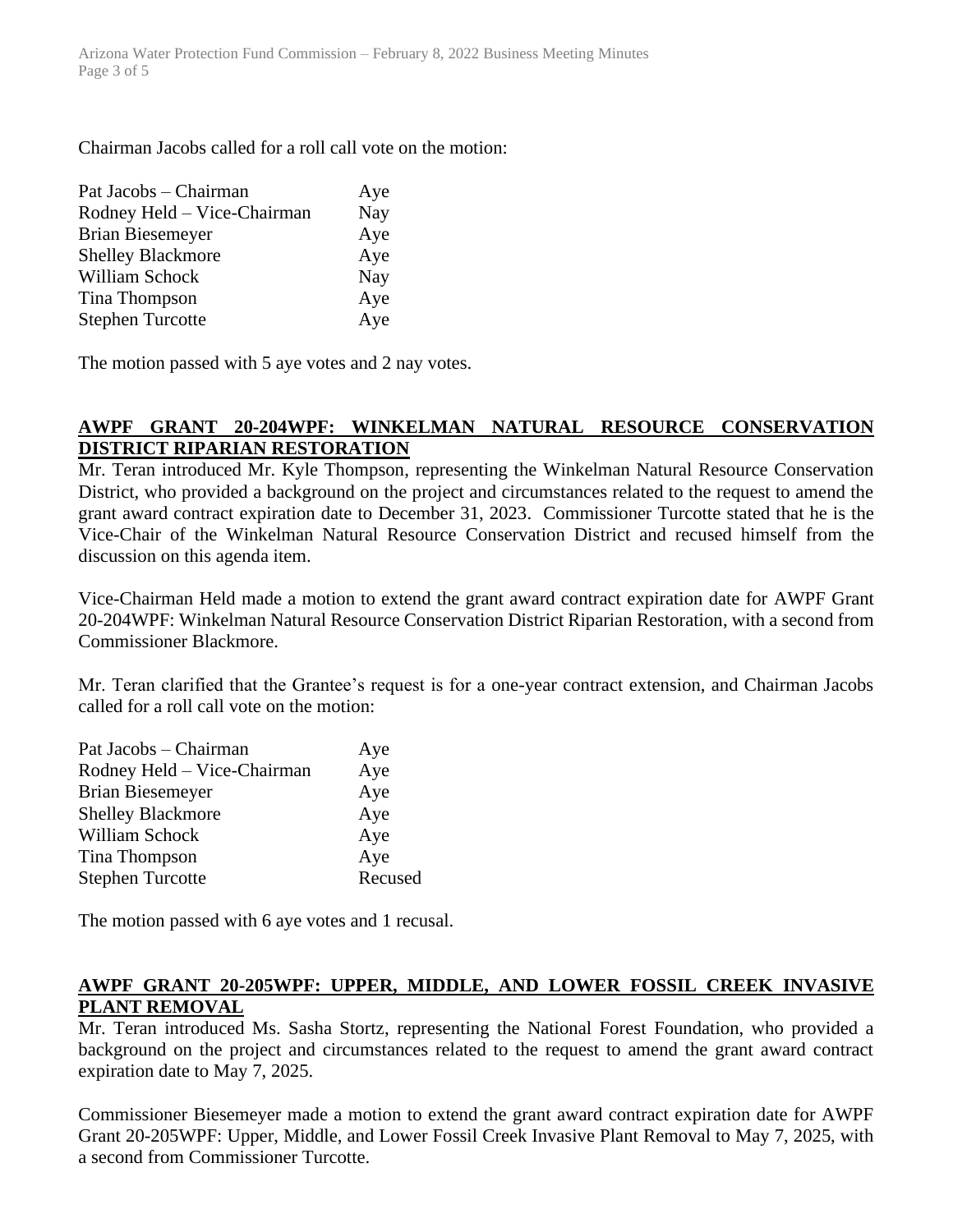Arizona Water Protection Fund Commission – February 8, 2022 Business Meeting Minutes Page 4 of 5

Chairman Jacobs called for a roll call vote on the motion:

| Aye |
|-----|
| Aye |
| Aye |
| Aye |
| Aye |
| Aye |
| Aye |
|     |

The motion passed unanimously.

# **ARIZONA WATER PROTECTION FUND PROGRAM UPDATES (continued)**

### *Financial Update*

Mr. Teran provided an Arizona Water Protection Fund balance update.

*Legislative Update*

Mr. Teran provided a legislative update.

*Status Updates for Active Grant Award Contracts*

Mr. Teran provided a grant status update.

# **GRANT CYCLE PLANNING**

Vice-Chairman Held made motion to authorize the Executive Director to plan for a Fiscal Year 2023 grant cycle and plan for a minimum of 2 days for the application presentation process to facilitate additional time with the grant applicants for questions prior to the grant awards, with a second from Commissioner Blackmore.

Chairman Jacobs called for a roll call vote on the motion:

| Aye         |
|-------------|
| Aye         |
| Aye         |
| Aye         |
| Not Present |
| Aye         |
| Aye         |
|             |

The motion passed with 6 Aye votes and 1 Not Present.

# **GRANT APPLICATION MANUAL DEVELOPMENT**

Vice-Chairman Held made a motion that the Commission authorize the Executive Director to move forward with the development of the grant application manual in accordance with the other direction given for the grant cycle planning, with second from Commissioners Biesemeyer.

Chairman Jacobs called for a roll call vote on the motion: